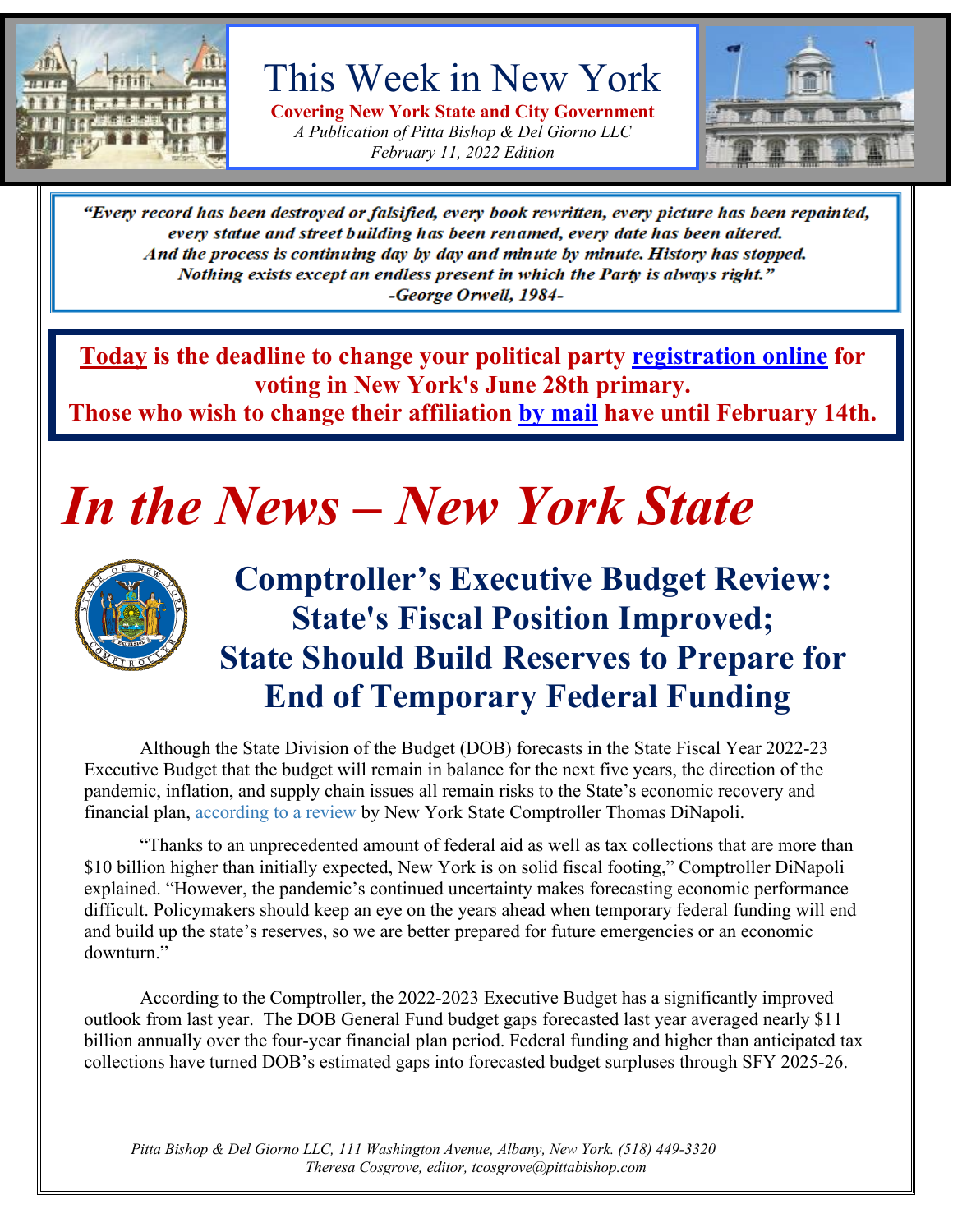However, he cited, that continued disruptions in supply chains or uncontrolled price increases are also risks. Higher inflation would reduce spending power, resulting in lower consumer spending.

In addition, New York's job recovery has been slow and there are fewer workers in the labor force. Comptroller DiNapoli noted DOB's forecast of a return to pre-pandemic employment levels in 2024 is more optimistic than others, including IHS Markit's forecast, which projects the full recovery occurring in 2027.

The Executive Budget proposes to set aside \$11.8 billion as informal reserves, as well as planned deposits to the two rainy day funds through SFY 2024-25, which would increase reserve funds to a total of \$19.4 billion in that year. In SFY 2022-23, \$5.1 billion would be set aside for reserves. However, Comptroller DiNapoli noted, only \$920 million or 18% would be to restricted reserves, despite an allowed maximum of \$7 billion.

The Comptroller concluded that the proposed increase in reserve funds reflects progress towards preparing the State for the next inevitable downturn, but the proposal disproportionately uses unrestricted reserves. These funds could be obligated and spent at any time, at DOB's discretion, for any appropriated purpose. As a result, these informal, unrestricted reserves do not have the same stabilizing value as formal, statutorily restricted reserves.



Governor Kathy Hochul this week rejected New Jersey's attempt to dissolve the Waterfront Commission of New York Harbor, calling the agency a key player in policing the region's ports and in barring corruption and organized crime.

"In order to effectuate a dissolution of the commission, the terms of the compact would require New York to adopt concurrent legislation. New York has not done so, and therefore the act is without effect," Elizabeth Fine, Counsel to the Governor, wrote in response to New Jersey's December 27<sup>th</sup> letter notifying New York of its intention to withdraw from the compact. "…Despite law enforcement's successes, there remains the threat of organized crime and corruption in the port. As the federal law enforcement community has noted, the commission provides invaluable resources and expertise at the intersection of organized crime and port operations."

The Commission — which includes one member from each state appointed by its governor has jurisdiction over the region's piers and terminals, including the ports in Newark, Elizabeth, Bayonne, Staten Island and Brooklyn. It certifies that those hired on the waterfront are not tied to organized crime and are otherwise fit to work in the shipping trade.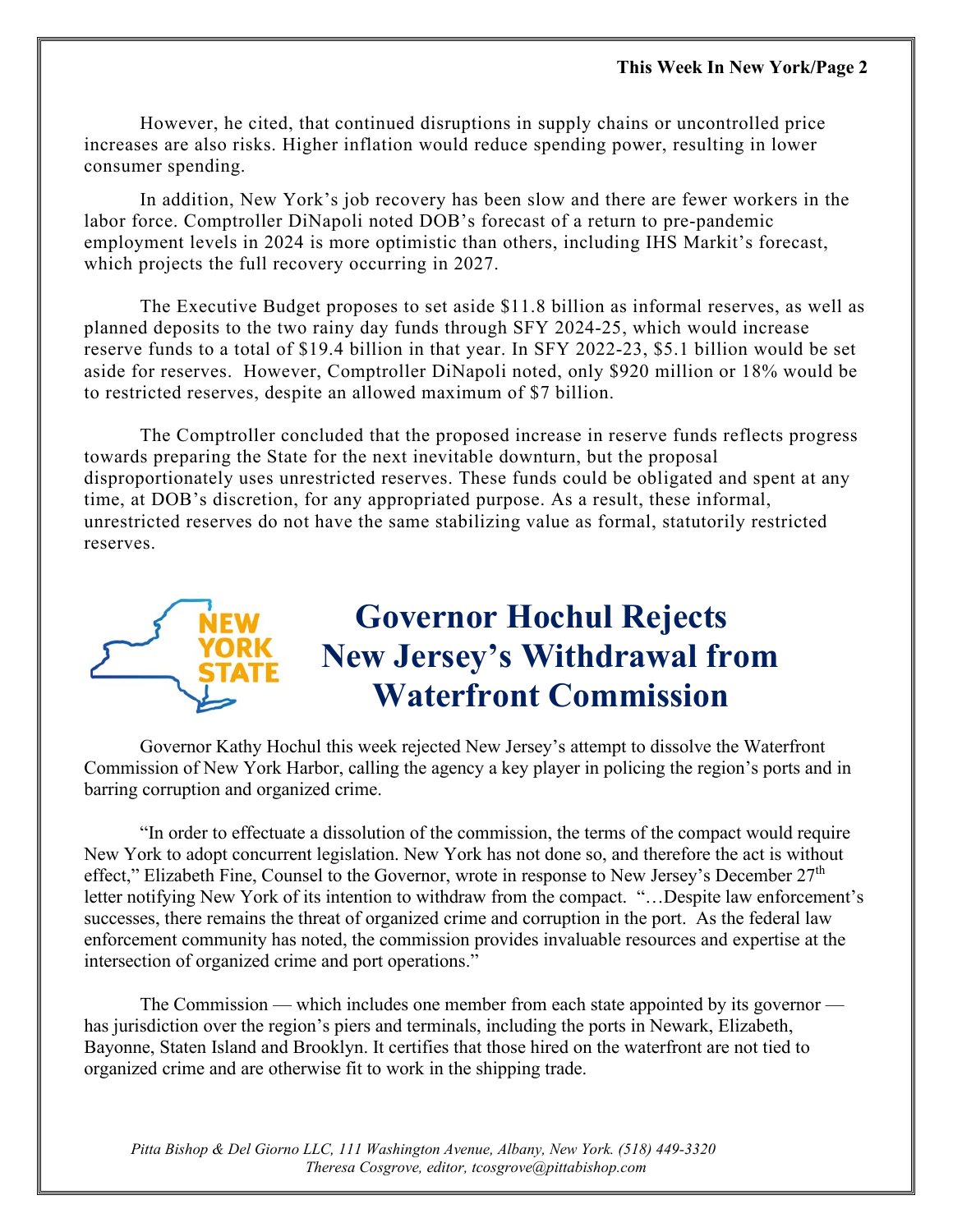Fine added that the Waterfront Commission "also plays an essential role in ensuring that hiring through the port is done in a fair and non-discriminatory manner pursuant to state and federal law.

# *In the News – City*

THE CITY OF NEW YORK OFFICE OF THE MAYOR

## **Mayor Adams Delivers Testimony to NYS Legislative Committees on Executive Budget**

New York City Mayor Eric Adams this week testified before the New York State Senate Finance and Assembly Ways and Means Committees focusing on initiatives aimed at making New York City "safer and more prosperous."

Specifically, Mayor Adams called for investments in mental health resources, an enhanced Earned Income Tax Credit, a new childcare tax credit, and expanded borrowing authority. He also took the opportunity to promote his recently released gun violence plan including revisions to the State's bail and discovery laws, as well as the Raise the Age law.

**Mental Health Resources**: Mayor Adams called for the State's immediate assistance in expanding the number of beds for those in critical need of mental health care, and funding for the medical and support staff they require.

**Earned Income Tax Credit:** He asked the State to authorize the City to increase the amount of the Earned Income Tax Credit, up to 30 percent of the federal benefit depending on income. In addition, the Mayor called upon the State to increase the amount of the Credit with an additional State investment of up to \$250 million*.* 

**Childcare tax incentives:** Mayor Adams proposed two childcare tax incentives: 1) Authorize the City to offer property owners a tax abatement for retrofitting space to establish childcare centers; and 2) Authorize New York City to provide a tax credit to companies that provide free or subsidized childcare for their employees in their place of business.

**Finance:** The Mayor requested the State authorize an increase in the Transitional Finance Authority's borrowing capacity for the City's long-term capital program. According to the Mayor, the increase is necessary because of reduced commercial property values, which is tied to the borrowing capacity for its capital program.

The Mayor also requested that the State codify the Debt Service Provision into State law to maintain the City's strong credit ratings. Mayor Adams asserted that this will be important to signal to investors that New York City will always be a safe investment.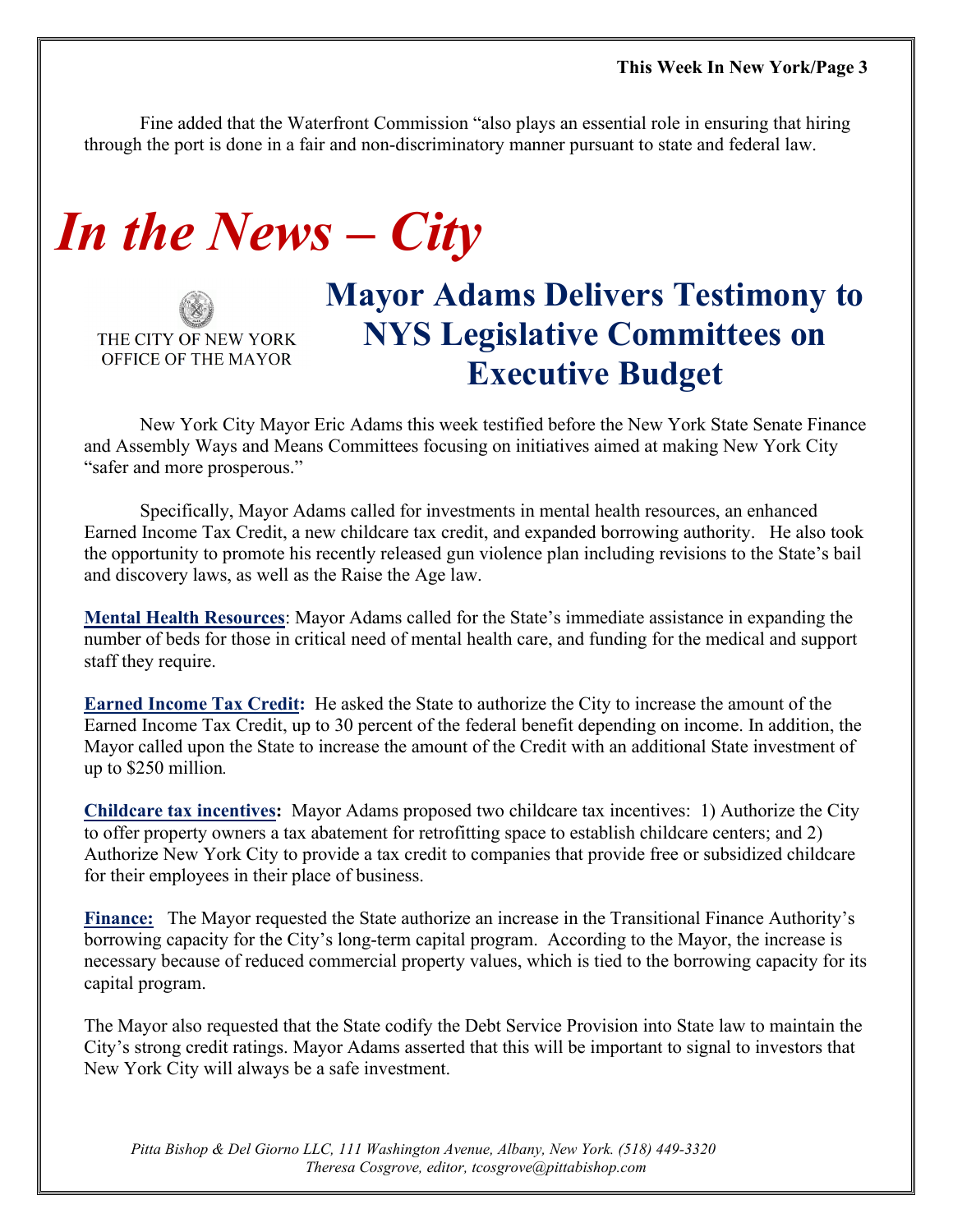Mayor Adams is looking for the Legislature to reverse previous year cuts and cost shifts that "have weakened our social safety net and eliminated support for health care." Specifically, the Mayor noted the following cuts: \$204 million per year for Temporary Assistance for Needy Family (TANF), \$59 million per year for Article 6 Public Health Funding, and \$30.5 million per year for the Close to Home program.

In addition, he called upon the Legislature to stop the permanent extension of the Sales Tax Intercept for the Distressed Hospitals fund, asserting that the intercept takes \$200 million annually and indefinitely — from the City's budget, but provides no support to the City's hospital system.



*.*

# **Adams Administration Appointments**

**Jessica Carrano, Director of City Legislative Affairs**. Jessica Carrano joins the Adams Administration as Director of City Legislative Affairs. Prior to joining the Administration, Carrano spent five years at Red Horse Strategies as a vice president. Before that, Carrano worked on several issue advocacy campaigns, including the Share Better Coalition. She started her career with the Working Families Party, serving as the Long Island political director, and eventually as the New York State elections director. Carrano was born in Brooklyn and raised on New Jersey Coast Guard bases. She received her B.A. in Politics from New York University.

**Christopher Ellis, Director of State Legislative Affairs**. Christopher Ellis will join the Adams Administration as Director of State Legislative Affairs. Ellis previously served as Associate Vice Chancellor for Workforce Development Initiatives at the State University of New York (SUNY). Prior to SUNY, Ellis served as the special assistant to the New York State chief information officer and Director of the Office for Technology. Ellis began his career in public service as a Senior Legislative Fiscal Analyst for the New York State Assembly Ways and Means Committee. Ellis has a B. A. degree with a double major in Economics (modified with Mathematics) and Africana Studies from Dartmouth College. He holds a Masters Degree in Economics from Youngstown State University.

**Lisa Lashley, Director of Appointments**. Lisa Lashley joins City Hall as the Director of Appointments. Her career spans nearly two decades in government, having served as an Assistant District Attorney in Brooklyn and as a trial attorney at the New York City Transit Authority. More recently, Lashley worked in community engagement in the New York City Council. Prior to that, she served as counsel in the New York State Senate. She has served as a board member on the East New York Local Development Corporation and the Urban Purpose Community Affairs, and on the Kings County Judicial Screening Panel. Lashley earned her J.D. from Seton Hall University School of Law and her B.S. from Norfolk State University.

**Gladys Miranda, Director of Scheduling and Senior Advisor to the Mayor.** Gladys Miranda joins the Adams administration as the Director of Scheduling and Senior Advisor to Mayor Adams. Miranda, who emigrated to the United States from Peru, first joined the Office of Brooklyn Borough President in 2007 and was later appointed Executive Assistant.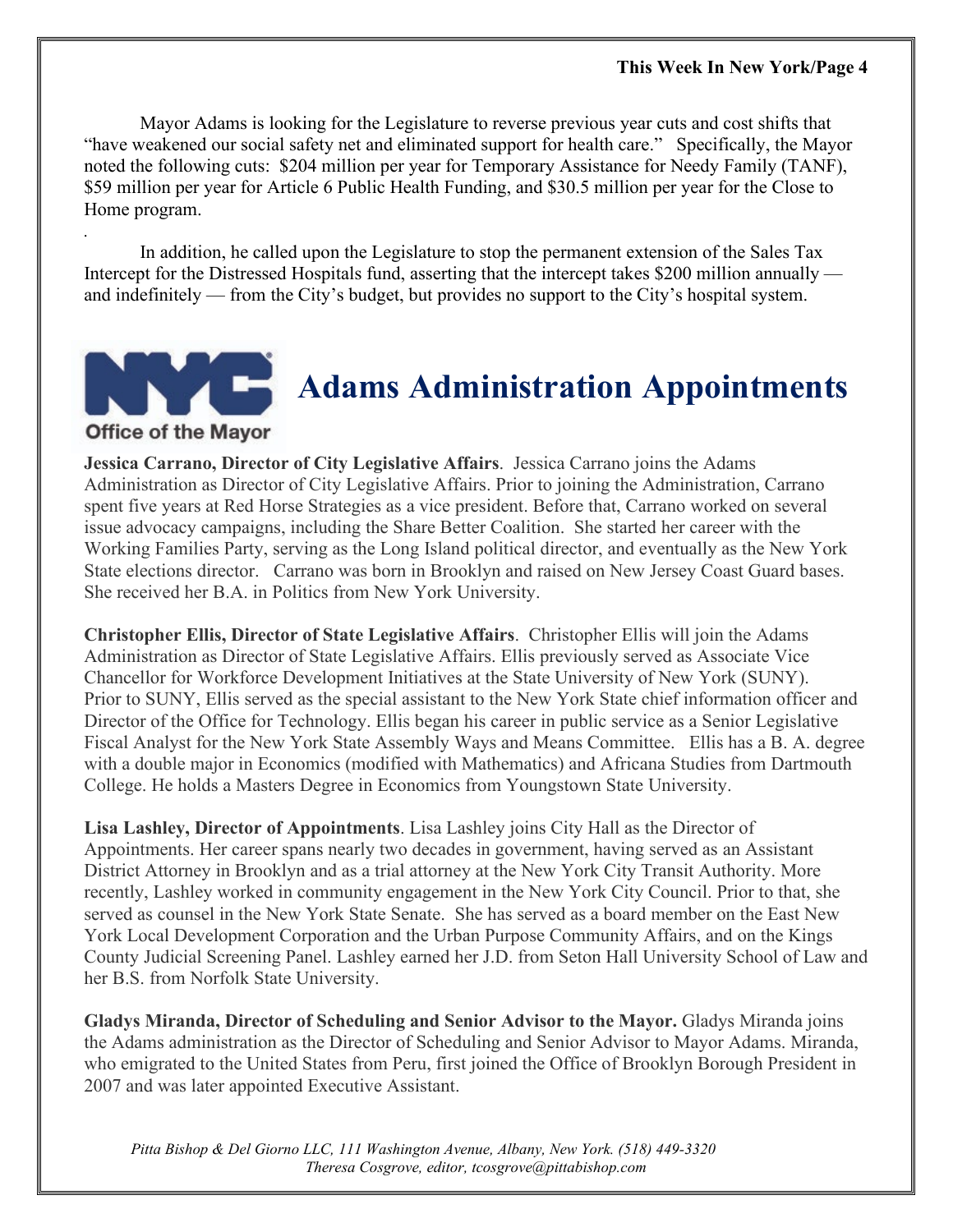**Molly Schaeffer, Deputy Chief of Staff and Senior Emergency Advisor.** Molly Schaeffer joins the Adams Administration as a Deputy Chief of Staff and Senior Emergency Advisor. She has spent the last nine years in city government, starting in the Chancellor's office at the New York City Department of Education and then as an advisor for mental hygiene at the New York City Department of Health and Mental Hygiene. A lifelong New Yorker and product of New York City public schools, Schaeffer received her B.A. from the University of Southern California.

**Vilda Vera Mayuga** will serve as Commissioner of the Department of Consumer and Worker Protection (DCWP). Previously, she served as Deputy Secretary for Economic Opportunity at the New York State Department of State, Chair of the New York State Industrial Board of Appeals, Deputy Commissioner for Worker Protection at the New York State Department of Labor, Executive Director of the State Department of Labor's Division of Immigrant Policies and Affairs, and as an Assistant Attorney General in the Civil Rights Bureau of the Office of the New York Attorney General. Mayuga graduated magna cum laude with a Bachelor in Arts in International Relations from Boston University in Boston, Massachusetts. She received her law degree from the University of Puerto Rico School of Law in Rio Piedras, Puerto Rico.

**Jose Ortiz, Jr.** will serve as Senior Advisor for Workforce Development. Previously, he was appointed Chief Executive Officer of the New York City Employment and Training Coalition (NYCETC). Immediately prior to joining NYCETC, Ortiz served as the managing director of External Affairs, Partnerships, and Business Development at Pursuit and spent more than a decade at 92Y. Ortiz attended Baruch College and Milton Academy.



# **Council Speaker Adams Delivers Council's Priorities to NYS Legislative Fiscal Committees**

New York City Council Speaker Adrienne Adams lauded Governor Kathy Hochul's Executive Budget as a "highly constructive starting point for the conversation on how we meet the needs of New Yorkers," and presented the State Legislative Fiscal Committees with the Council's 2022-2023 fiscal priorities.

The Speaker called for the restoration of prior years' State budget cuts that targeted the City and its public health programs. Specifically, she cited how cuts to Temporary Assistance for Needy Family (TANF) grants, foster care tuition, and special education placements in residential schools, as well as the complete elimination of state support for the Close to Home Program left a \$180 million hole in the City budget.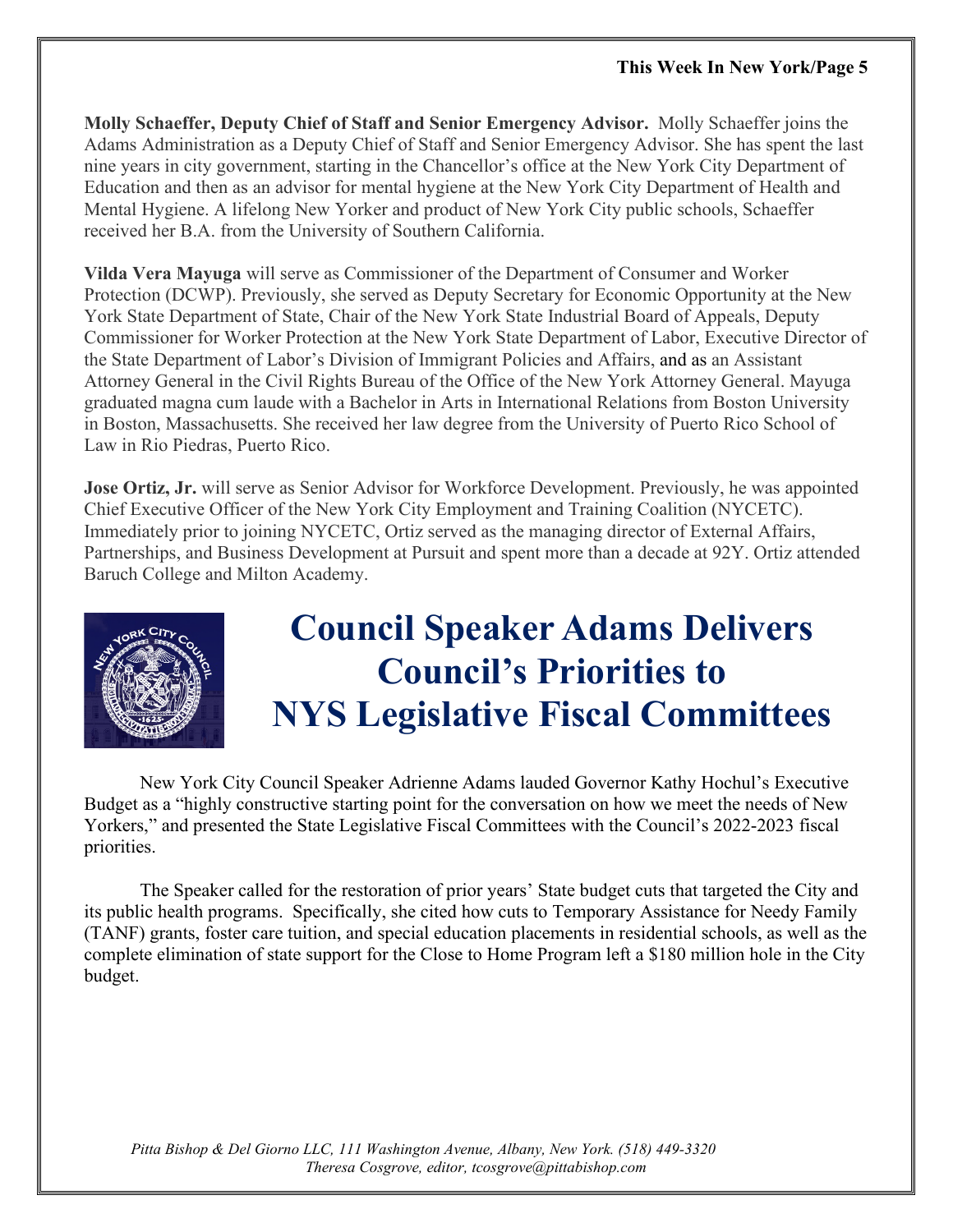In addition, Speaker Adams prioritized the following areas:

#### **Health Care**

Council Speaker Adams called for the Legislature to:

- $\triangleright$  Provide additional funding to administer health care for the more than 1 million New Yorkers who remain uninsured including a state mandate for health insurance, premium assistance though subsidies, outreach in hard-to-reach communities, and a public option.
- $\triangleright$  End the interception of City sales tax revenue for the Distressed Providers Fund, and award funding already collected in that Fund to the City's Health + Hospitals system.
- $\triangleright$  Direct funding from the American Rescue Plan's State Fiscal Recovery Funds to New York City to support health care infrastructure.

#### **Public Safety**

The Council Speaker requests that the City receive "substantive support" from the proposed \$95 million earmarked to support community-based responses to gun violence. In addition, the grant program for capital investments related to crime-reduction should be made available to the City's communities.

#### **Economic Recovery**

**Design-Build**: The Speaker called for the City's Design-Build authority to be made permanent. In addition, Speaker Adams explained that to ensure the City will have efficient capital project delivery, it must have access not only to Design-Build, but also to tools like CM-As-Manager, CM-At-Risk and Progressive Design-Build.

**Casinos:** On behalf of the Council, the Speaker requested that the State engage in conversations with the City and other stakeholders on this issue apart from and subsequent to this current budget process.

#### **Education**

The Council asserts that with respect to the school funding formula, if the State is counting federal stimulus funds as part of the budget growth for public school operations, it should not count that growth in funding in a way that would make the City obligated to pay more of charter school tuition payments.

#### **Housing**

The Council urges the State to consider allocating an Emergency Rental Assistance program "backstop" in the event the requests by the Governor and the Mayor for more federal funding are not granted.

In addition, the Council asserts that discussions regarding the affordable housing crisis and rethinking of tax incentives and zoning should be considered outside of the budget process.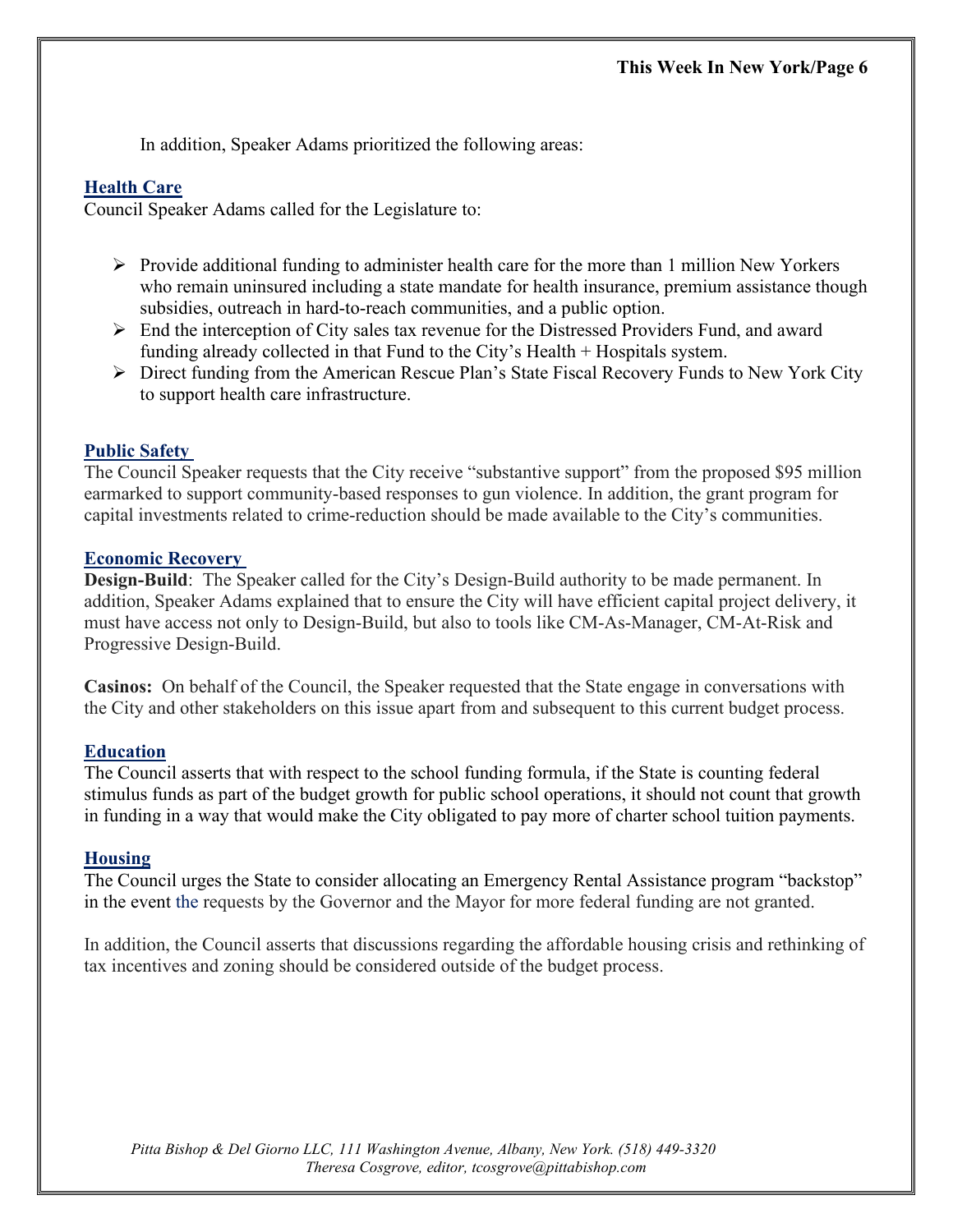# *Briefs*

## **State Sends Cease-and-Desist Letters to Unlicensed Cannabis Dispensaries**

The State Office of Cannabis Management (OCM) this week sent cease-and-desist letters to more than two dozen businesses, demanding they halt sales immediately. Violators will be subject to "substantial fines and possible criminal penalties," the letters said, and could lose the right to win a legal license.

"We want to make sure these operators fully understand the law and the consequences they face," OCM Executive Director Chris Alexander said in a statement, "and now that these letters have been sent, we fully expect them to cease and desist their activities – if they don't, we will take action."

## **Comptroller DiNapoli: New York Power Authority's Installation of Electric Vehicle Chargers Years Behind Schedule**

The New York Power Authority (NYPA) has failed to install electric vehicle (EV) chargers where they are most needed by New York's nearly 50,000 registered EVs, leaving nearly half of the state's counties without any NYPA-installed charging stations, according to an audit released this week by New York State Comptroller Thomas DiNapoli.

"Compared to what was promised, the rollout of electric vehicle chargers has been a disappointment so far," Comptroller DiNapoli said. "…. NYPA needs to look at our recommendations, deliver on its commitments and get this program headed in the right direction."

The State's plan for increasing the number of public EV charging stations was meant to spur increased use of EVs, reduce carbon emissions, and address the climate emergency. The Charge NY program was announced in 2013 as a statewide network of up to 3,000 public and workplace charging stations to be ready in five years. It was followed in 2018 by Charge NY 2.0, a plan to install 10,000 public charging stations by the end of 2021. That same year, NYPA also announced EVolve NY, a \$250 million project to put high-speed chargers at airports and along major highways.

Despite the allocation of significant funding, NYPA has fallen short on fulfilling its EV program goals, the State Comptroller contends. At a State Assembly hearing this week, NYPA indicated that to date the Authority has spent \$25 million on the program.

Assembly Environmental Conservation Committee chairman Steve Englebright charged the EV rollout was "beaurcracy in action," likening it to the "Keystone Cops."

Meanwhile, the Biden Administration yesterday rolled out a plan to allocate \$5 billion to states to fund electric vehicle chargers over five years, as part of the bipartisan infrastructure package that includes \$7.5 billion to build a network of EV charging stations across the country.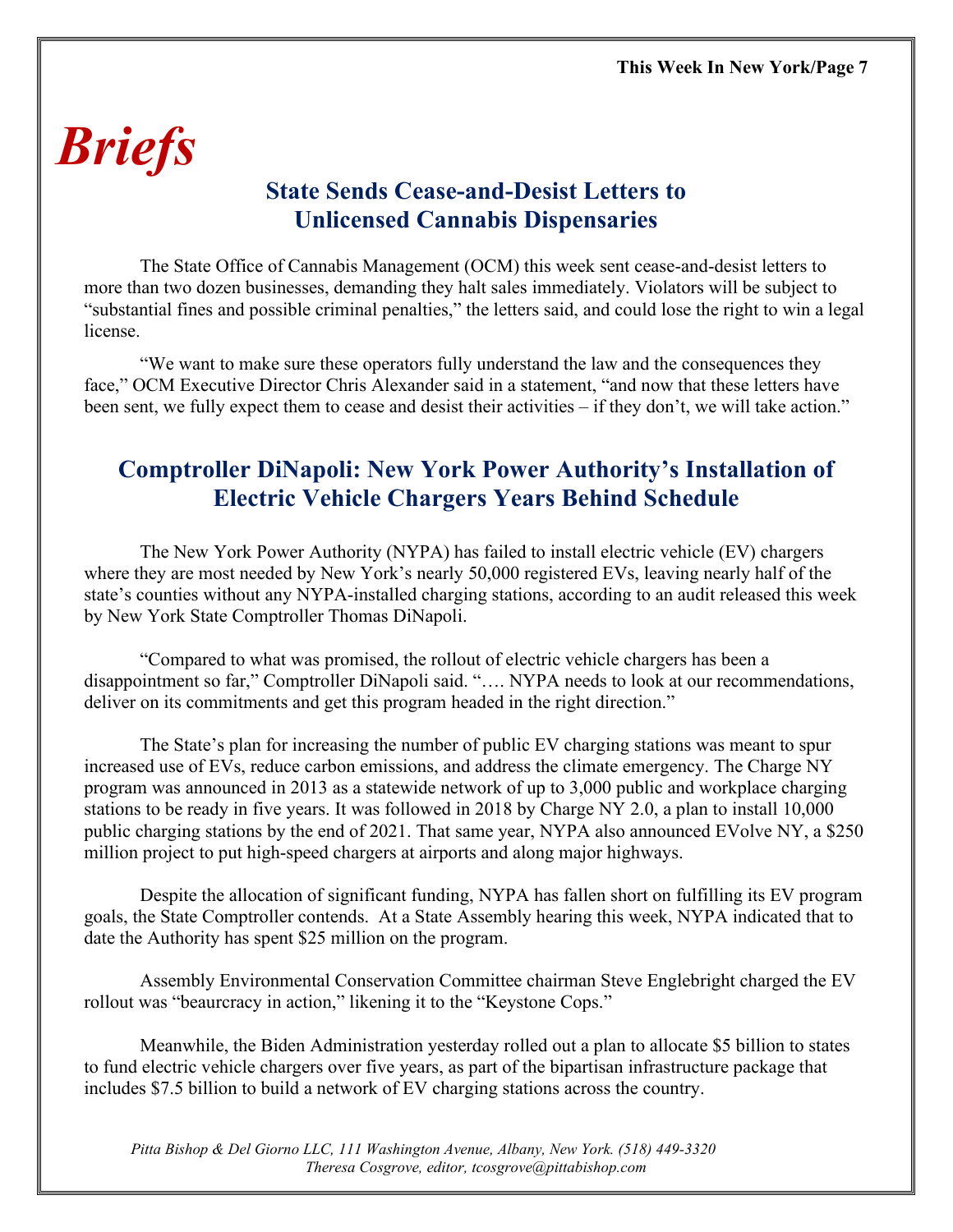### **MTA Announces Catherine Rinaldi to Serve as Interim President of MTA Long Island Rail Road**

Catherine Rinaldi has been tapped to serve as Interim President of MTA Long Island Rail Road. Rinaldi will concurrently serve as President of Metro-North Railroad, a role she has held since 2018. She will succeed Phillip Eng, who is retiring.

In addition to Rinaldi's roles at both the Long Island Rail Road and Metro-North, she has served as MTA Deputy Executive Director and General Counsel, and Chief of Staff and Counsel at MTA Headquarters. Rinaldi's first day as Interim Long Island Rail Road President will be Saturday, February 26.

### **Governor Hochul Pocket Vetoes Judge Certification Bill**

Governor Kathy Hochul pocket vetoed legislation (S4379/A6044) which would have recertified judges at age 70, opting not to act on the legislation which had passed both houses of the Legislature unanimously.

Under State law, Supreme Court justices must apply for recertification and undergo cognitive exams every two years after turning 70 until they reach a mandatory retirement age of 76. The Office of Court Administration (OCA) is not required to approve a recertification.

"We are pleased that the Governor chose not to sign this bill into law, which would have undermined the Administrative Board's discretion in the Judicial certification process," the Office of Court Administration said, according to published reports.

### **Mayor Adams Approves Medicare Plan for Retired NYC Workers**

Mayor Eric Adams this week directed his administration to proceed with implementing a new Medicare plan for retired city workers. The Medicare Advantage Plus plan, first proposed under former Mayor Bill de Blasio, will maintain "premium-free" insurance for retired City employees with new and enhanced benefits.

"That is why after a careful and thorough review by my administration, I am announcing my support for this plan," Mayor Adams said. "I believe the new program will be in the best interest of retirees and the city's taxpayers, who stand to save \$600 million annually."

The Mayor acknowledged that some retirees have concerns about the switch.

"As a blue-collar mayor and someone who himself will collect municipal retiree benefits, I am sympathetic to those who have voiced concerns about how this plan will affect their coverage," the Mayor said. "Our administration will continue to work to assuage these concerns before and after the plan is implemented."

Retirees can opt to keep their current Medicare coverage at a \$191 monthly fee.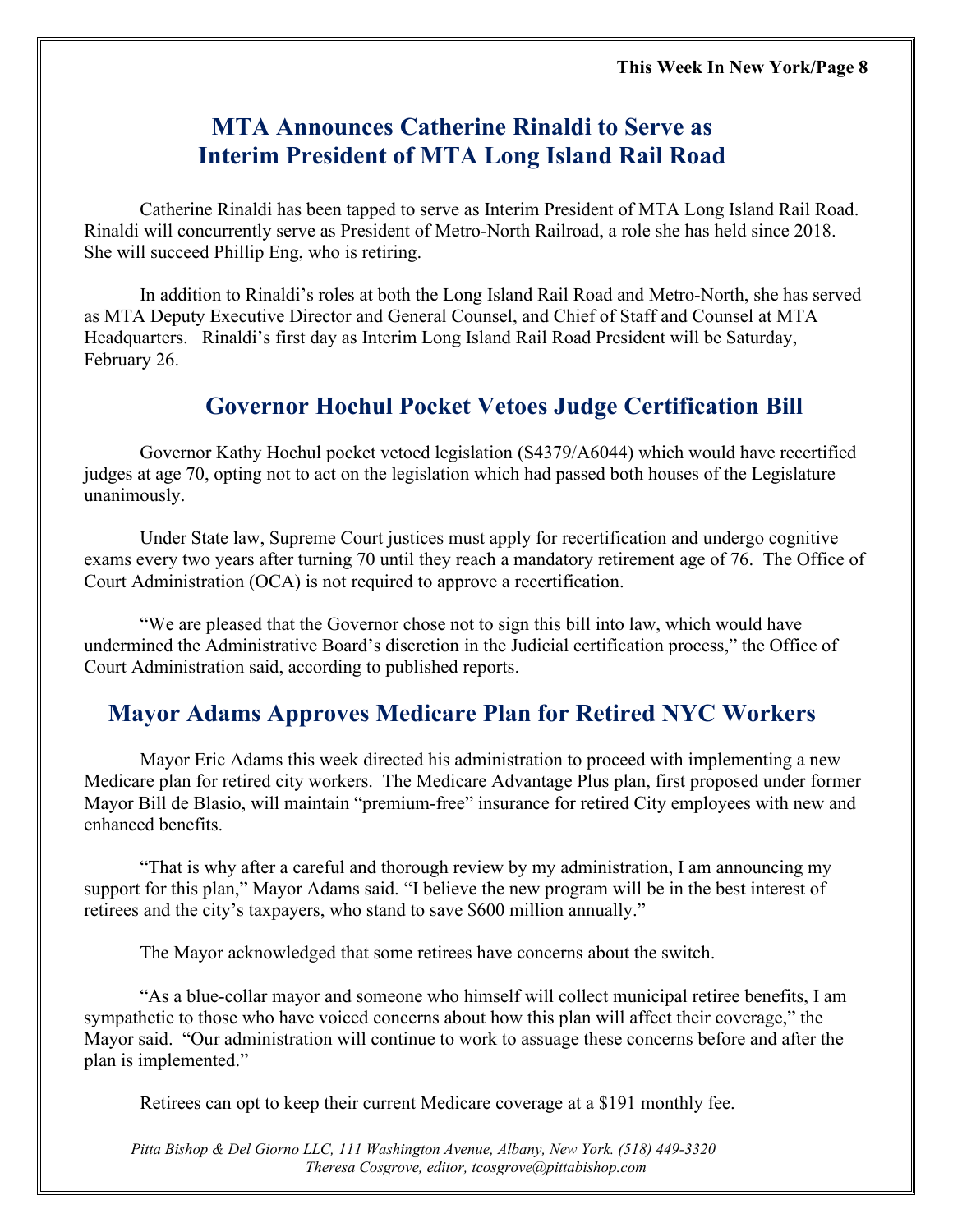# *Coming Up*

## *New York State*

## *Monday, February 14th*

*Mental Hygiene,* NYS Legislative Hearing on the Executive Budget, 11 a.m. *Assembly session*, 2 p.m. *Senate session*, 3 p.m.

#### *Tuesday, February 15th*

*Transportation,* NYS Legislative Hearing on the Executive Budget, 9:30 a.m. *Assembly session*, TBD *Senate session*, 3 p.m.

## *Wednesday, February 16th*

*Economic Development,* NYS Legislative Hearing on the Executive Budget, 9:30 a.m. *Topic Taxes,* NYS Legislative Hearing on the Executive Budget, 1 p.m. *Assembly session*, TBD *Senate session*, 3 p.m.

*Thursday, February 17th Assembly session*, TBD *Senate session*, 11 a.m.

# *New York City*

#### *Wednesday, February 16th Subcommittee on Landmarks, Public Sittings & Dispositions*, Remote Hearing - Virtual Room 3, 10 a.m.

*Committee on Veterans*, Remote Hearing - Virtual Room 2, 1 p.m. Oversight – The Needs of the Department of Veterans Services.

#### *Thursday, February 17th*

*Subcommittee on Zoning and Franchises,* Remote Hearing - Virtual Room 1, 12 p.m.

*Committee on Land Use,* Remote Hearing - Virtual Room 1, 12:30 p.m.

*Committee on Contracts,* Remote Hearing - Virtual Room 2, 1 p.m. Oversight – Updates to the Procurement and Sourcing Solutions Portal (PASSPort).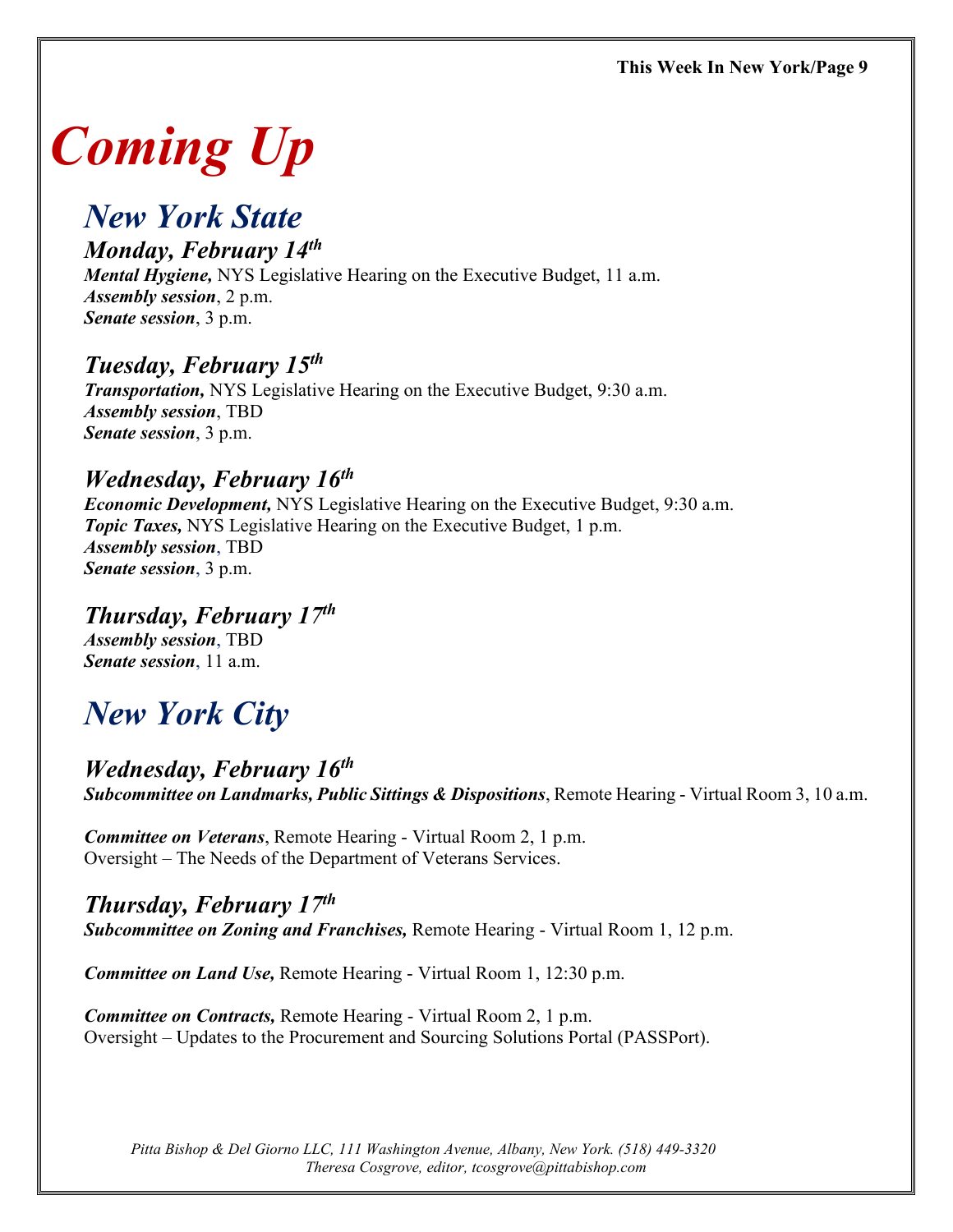

"No man can be a good citizen unless he has a wage more than sufficient to cover the bare cost of living, and hours of labor short enough so after his day's work is done he will have time and energy to bear his share in the management of the community, to help in carrying the general load."

#### -Theodore Roosevelt-

**Disclaimer**: The materials in this *This Week in New York* report are provided for informational purposes only and are not intended to be a comprehensive review of legislative or governmental or political developments, to create a client-consultant/lobbyist relationship, or to provide consulting, lobbying or political advice. Readers are cautioned not to attempt to solve specific problems on the basis of information contained in this *This Week in New York*. If consulting, lobbying or government relations advice is required, please consult a professional expert in such matters. The information contained herein, does not necessarily reflect the opinions of Pitta Bishop & Del Giorno LLC, or any of its members or employees or its clients.

Neither Pitta Bishop & Del Giorno LLC, nor its members or employees make any warranty, expressed or implied, and assume no legal liability with respect to the information in this report, and do not guarantee that the information is accurate, complete, useful or current. Accordingly, Pitta Bishop & Del Giorno LLC is not responsible for any claimed damages resulting from any alleged error, inaccuracy, or omission. This communication may be considered an advertisement or solicitation.

To request that copies of this publication be sent to a new address or fax number, to unsubscribe, or to comment on its contents, please contact Theresa Cosgrove at [tcosgrove@pittabishop.com](mailto:tcosgrove@pittabishop.com) or at (518) 449-3320.

**To Our Clients**: If you have any questions regarding any of the matters addressed in this newsletter, or regarding any legislative, government relations or political or consulting or related issues in general, please contact the Pitta Bishop & Del Giorno LLC professional with whom you usually work.

*This Week in New York* is a publication of Pitta Bishop & Del Giorno LLC.

 **120 Broadway, 28th Floor 111 Washington Avenue, St. 401 New York, New York 10271 Albany, New York 12210** Telephone (212) 652-3890 Telephone (518) 449-3320 Facsimile (212) 652-3891 Facsimile (518) 449-5812